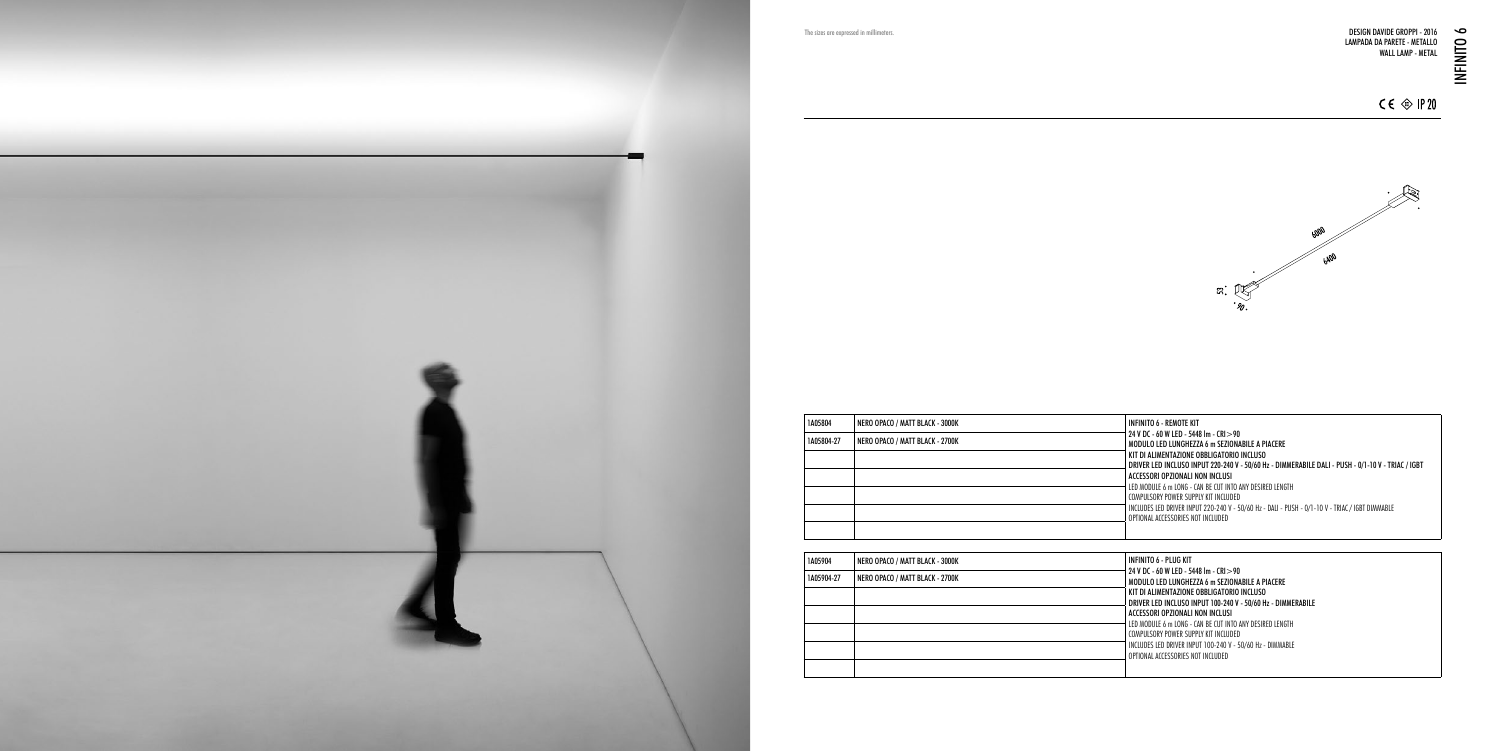INFINITO 12 - REMOTE KIT 24 V DC - 120 W LED - 10896 lm - CRI>90 MODULO LED LUNGHEZZA 12 m SEZIONABILE A PIACERE LUNGHEZZE DISPONIBILI SU RICHIESTA 18 m - 24 m KIT DI ALIMENTAZIONE OBBLIGATORIO INCLUSO DRIVER LED INCLUSO INPUT 220-240 V - 50/60 Hz - DIMMERABILE DALI - PUSH - 0/1-10 V - TRIAC / IGBT ACCESSORI OPZIONALI NON INCLUSI LED MODULE 12 m LONG - CAN BE CUT INTO ANY DESIRED LENGTH LENGTHS AVAILABLE ON REQUEST 18 m - 24 m COMPULSORY POWER SUPPLY KIT INCLUDED INCLUDES LED DRIVER INPUT 220-240 V - 50/60 Hz - DALI - PUSH - 0/1-10 V - TRIAC / IGBT DIMMABLE OPTIONAL ACCESSORIES NOT INCLUDED

NFINITO 12 - PLUG KIT 24 V DC - 120 W LED - 10896 lm - CRI>90 MODULO LED LUNGHEZZA 12 m SEZIONABILE A PIACERE LUNGHEZZE DISPONIBILI SU RICHIESTA 18 m - 24 m KIT DI ALIMENTAZIONE OBBLIGATORIO INCLUSO DRIVER LED INCLUSO INPUT 100-240 V - 50/60 Hz - DIMMERABILE ACCESSORI OPZIONALI NON INCLUSI LED MODULE 12 m LONG - CAN BE CUT INTO ANY DESIRED LENGTH LENGTHS AVAILABLE ON REQUEST 18 m - 24 m COMPULSORY POWER SUPPLY KIT INCLUDED INCLUDES LED DRIVER INPUT 100-240 V - 50/60 Hz - DIMMABLE OPTIONAL ACCESSORIES NOT INCLUDED



| 1A06004    | NERO OPACO / MATT BLACK - 3000K | Ш                            |
|------------|---------------------------------|------------------------------|
| 1A06004-27 | NERO OPACO / MATT BLACK - 2700K | $\overline{\mathbf{2}}$<br>N |
|            |                                 | L<br>ĸ                       |
|            |                                 | D                            |
|            |                                 | A<br>U                       |
|            |                                 | Ц<br>C                       |
|            |                                 | Ш                            |
|            |                                 | 0                            |

| 1A06104    | NERO OPACO / MATT BLACK - 3000K | Ш                   |
|------------|---------------------------------|---------------------|
| 1A06104-27 | NERO OPACO / MATT BLACK - 2700K | 2 <sup>i</sup><br>M |
|            |                                 | L<br>К              |
|            |                                 | D                   |
|            |                                 | A<br>LB             |
|            |                                 | LB<br>C             |
|            |                                 | $\mathbb{I}$        |
|            |                                 | 0                   |
|            |                                 |                     |

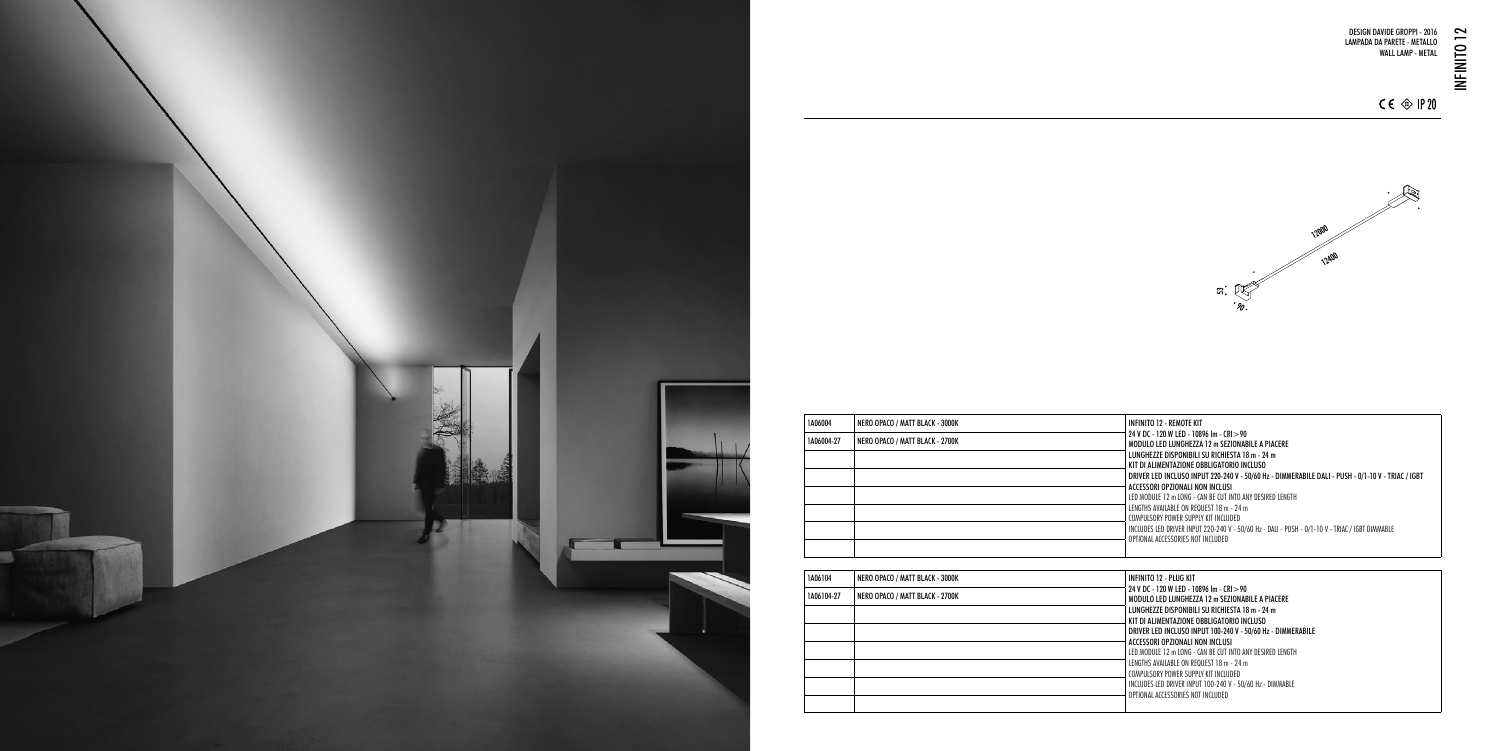

INFINITO / FLASH INFINITO / FLASH

KIT DI ALIMENTAZIONE CON SPINA / POWER SUPPLY KIT WITH PLUG



 $h \approx$ 

INFINITO 12 / FLASH 12 POWER KIT WITH PLUG - DIMENSION  $\cdot$  97  $\cdot$   $\cdot$ 400  $\sqrt{2}$ 

 $Max 4000$ 

Max 4000

É

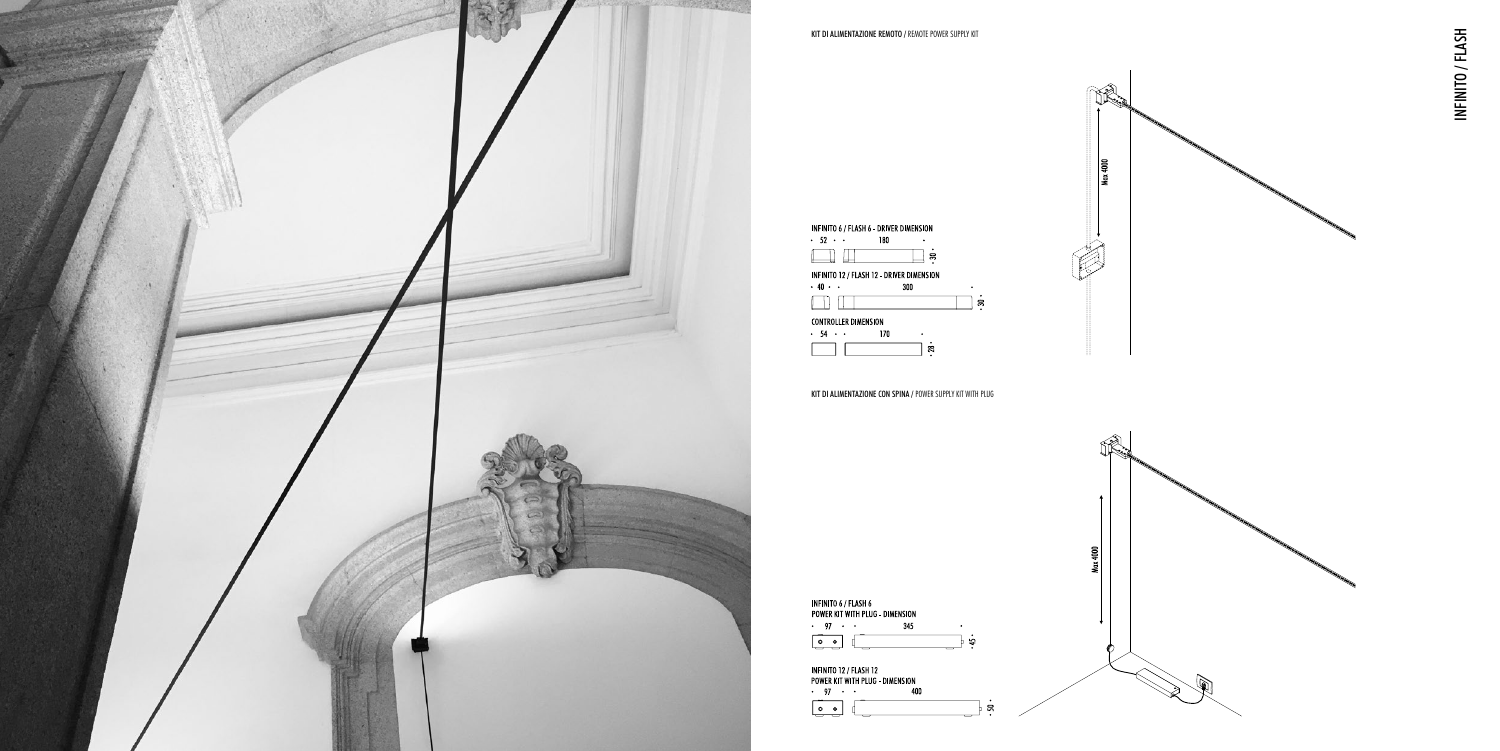| 1A00804 | NERO OPACO / MATT BLACK | KIT ATTACCO SOFFITTO / CEILING CONNECTION KIT                                                  | $\overline{\phantom{0}}30$ |
|---------|-------------------------|------------------------------------------------------------------------------------------------|----------------------------|
| 1A01204 | NERO OPACO / MATT BLACK | KIT ATTACCO PARETE PER INCLINAZIONE VERTICALE 45° /<br>KIT WALL CONNECTION VERTICAL SLOPED 45° |                            |
| 1A03404 | NERO OPACO / MATT BLACK | KIT ATTACCO PARETE PER INCLINAZIONE 75° DESTRO /<br>KIT WALL CONNECTION SLOPED RIGHT 75°       |                            |
| 1A03504 | NERO OPACO / MATT BLACK | KIT ATTACCO PARETE PER INCLINAZIONE 75° SINISTRO /<br>KIT WALL CONNECTION SLOPED LEFT 75°      |                            |
| 1A02904 | NERO OPACO / MATT BLACK | RONDINI SOLO PER INFINITO / SWALLOWS FOR INFINITO ONLY                                         |                            |
| 1A08004 | NERO OPACO / MATT BLACK | RONDINI SOLO PER FLASH / SWALLOWS FOR FLASH ONLY                                               |                            |

| 1A00804 | NERO OPACO / MATT BLACK | KIT ATTACCO SOFFITTO / CEILING CONNECTION KIT                                                  | $380\,$ |
|---------|-------------------------|------------------------------------------------------------------------------------------------|---------|
| 1A01204 | NERO OPACO / MATT BLACK | KIT ATTACCO PARETE PER INCLINAZIONE VERTICALE 45° /<br>KIT WALL CONNECTION VERTICAL SLOPED 45° |         |
| 1A03404 | NERO OPACO / MATT BLACK | KIT ATTACCO PARETE PER INCLINAZIONE 75° DESTRO /<br>KIT WALL CONNECTION SLOPED RIGHT 75°       |         |
| 1A03504 | NERO OPACO / MATT BLACK | KIT ATTACCO PARETE PER INCLINAZIONE 75° SINISTRO /<br>KIT WALL CONNECTION SLOPED LEFT 75°      |         |
| 1A02904 | NERO OPACO / MATT BLACK | RONDINI SOLO PER INFINITO / SWALLOWS FOR INFINITO ONLY                                         |         |
| 1A08004 | NERO OPACO / MATT BLACK | RONDINI SOLO PER FLASH / SWALLOWS FOR FLASH ONLY                                               |         |

| 1A00804 | NERO OPACO / MATT BLACK | KIT ATTACCO SOFFITTO / CEILING CONNECTION KIT                                                  | oθ<br>$380\,$ |
|---------|-------------------------|------------------------------------------------------------------------------------------------|---------------|
| 1A01204 | NERO OPACO / MATT BLACK | KIT ATTACCO PARETE PER INCLINAZIONE VERTICALE 45° /<br>KIT WALL CONNECTION VERTICAL SLOPED 45° |               |
| 1A03404 | NERO OPACO / MATT BLACK | KIT ATTACCO PARETE PER INCLINAZIONE 75° DESTRO /<br>KIT WALL CONNECTION SLOPED RIGHT 75°       |               |
| 1A03504 | NERO OPACO / MATT BLACK | KIT ATTACCO PARETE PER INCLINAZIONE 75° SINISTRO /<br>KIT WALL CONNECTION SLOPED LEFT 75°      |               |
| 1A02904 | NERO OPACO / MATT BLACK | RONDINI SOLO PER INFINITO / SWALLOWS FOR INFINITO ONLY                                         |               |
| 1A08004 | NERO OPACO / MATT BLACK | RONDINI SOLO PER FLASH / SWALLOWS FOR FLASH ONLY                                               |               |

| 1A03504 | NERO OPACO / MATT BLACK | KIT ATTACCO PARETE PE   |
|---------|-------------------------|-------------------------|
|         |                         | KIT WALL CONNECTION SLO |
|         |                         |                         |
|         |                         |                         |

| 1A00804 | NERO OPACO / MATT BLACK | KIT ATTACCO SOFFITTO / CEILING CONNECTION KIT                                                  | $\rm 380$ |
|---------|-------------------------|------------------------------------------------------------------------------------------------|-----------|
| 1A01204 | NERO OPACO / MATT BLACK | KIT ATTACCO PARETE PER INCLINAZIONE VERTICALE 45° /<br>KIT WALL CONNECTION VERTICAL SLOPED 45° |           |
| 1A03404 | NERO OPACO / MATT BLACK | KIT ATTACCO PARETE PER INCLINAZIONE 75° DESTRO /<br>KIT WALL CONNECTION SLOPED RIGHT 75°       |           |
| 1A03504 | NERO OPACO / MATT BLACK | KIT ATTACCO PARETE PER INCLINAZIONE 75° SINISTRO /<br>KIT WALL CONNECTION SLOPED LEFT 75°      |           |
| 1A02904 | NERO OPACO / MATT BLACK | RONDINI SOLO PER INFINITO / SWALLOWS FOR INFINITO ONLY                                         |           |
| 1A08004 | NERO OPACO / MATT BLACK | RONDINI SOLO PER FLASH / SWALLOWS FOR FLASH ONLY                                               |           |

| 1A08004 | NERO OPACO / MATT BLACK | RONDINI SOLO PER FLA |
|---------|-------------------------|----------------------|
|         |                         |                      |
|         |                         |                      |
|         |                         |                      |

## ACCESSORI OPZIONALI / OPTIONAL ACCESSORIES